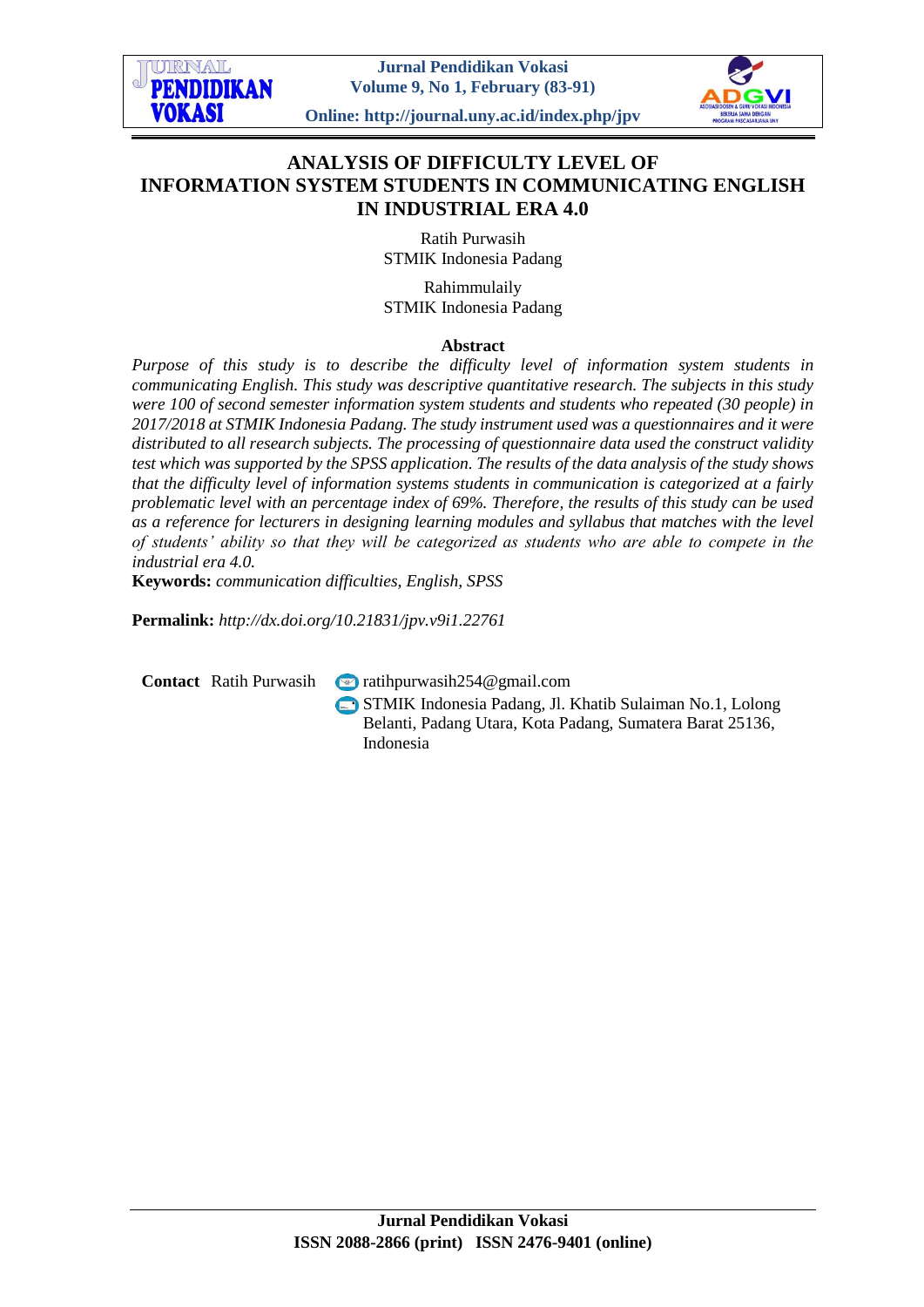### **INTRODUCTION**

Technology world competition in the industrial era 4.0 is currently felt by all universities, especially universities which are based on technology discipline. STMIK Indonesia is a college that produces students who are able to compete in the field of Information Systems. This field of science does not only require students to be able to make a system and analyze the system, but also supported by good communication skills

Industrial era 4.0 in the aspect of communication skill requires students not only to be able to communicate at the national level but also international so that the students are able to compete globally with the knowledge they have. One of the media in international communication uses English as the language of instruction. According to Rohida (2018), states that the industrial era 4.0 and globalization require outstanding human beings and professionals with a high work ethic who do not give up. Strict competition among countries will spur one of individual in the ability to communicate in English.

The sudents of STMIK Indonesia who have background in information systems study program that are closely related to the world of technology and the world of industry should also have supporting abilities in communicating English. However, the preliminary observation was found in the meeting of English 1 and 2 which obtained were not able to improve the ability of the students of STMIK Indonesia both oral and written. It can be seen in Figure 1.



Figure 1. English Skill Averages of STMIK Indonesia Students

Based on Figure 1, the English skill averages of STMIK Indonesia students is varied, it can be categorized into several levels including low, medium and high. However, the category of low and medium are getting a quite high percentage. It illustrates that it is still difficult for students to communicate using English. Meanwhile, for students who have a computer background, have a very large opportunity in large national and international companies.

This study aims to obtain data on the descriptive quantitatively of difficulty level of English communication by students in Information Systems majors at STMIK Indonesia. The results to be achieved in this study is a valid percentage value to determine the level of difficulty of English communication skill which will have a positive impact in finding the method or design of teaching materials which can arranged and applied to students who are Non-*English Department.* Therefore, this study will discuss about "Analysis of difficulty level of information system students in communicating English industrial era 4.0".

The related theory that is used in this resarch are:

### **English Communication Ability**

Communication ability is the ability to express thoughts, feelings, desires, through verbal communication or nonverbal communication to get understanding from others. Therefore, the ability to communicate has an impact on our understanding and that of others.

There are some definiton of communication have provided by the expert. According to (Zahroh & Sudira, 2014) Communication skills are an ability to communicate effectively with others, using oral, written, graphical, and other non-verbal means such as expressions. Then, according to John R. Wenburg, William W. Wilmot, Kenneth K. Sereno and Edward M. Bodaken (Mulyana, 2008), there are three frameworks for understanding communication, namely communication as one-way action, communication as interaction, and communication as a transaction. Based on the classification of communication, the focus of communication taken in this study is communication as interaction.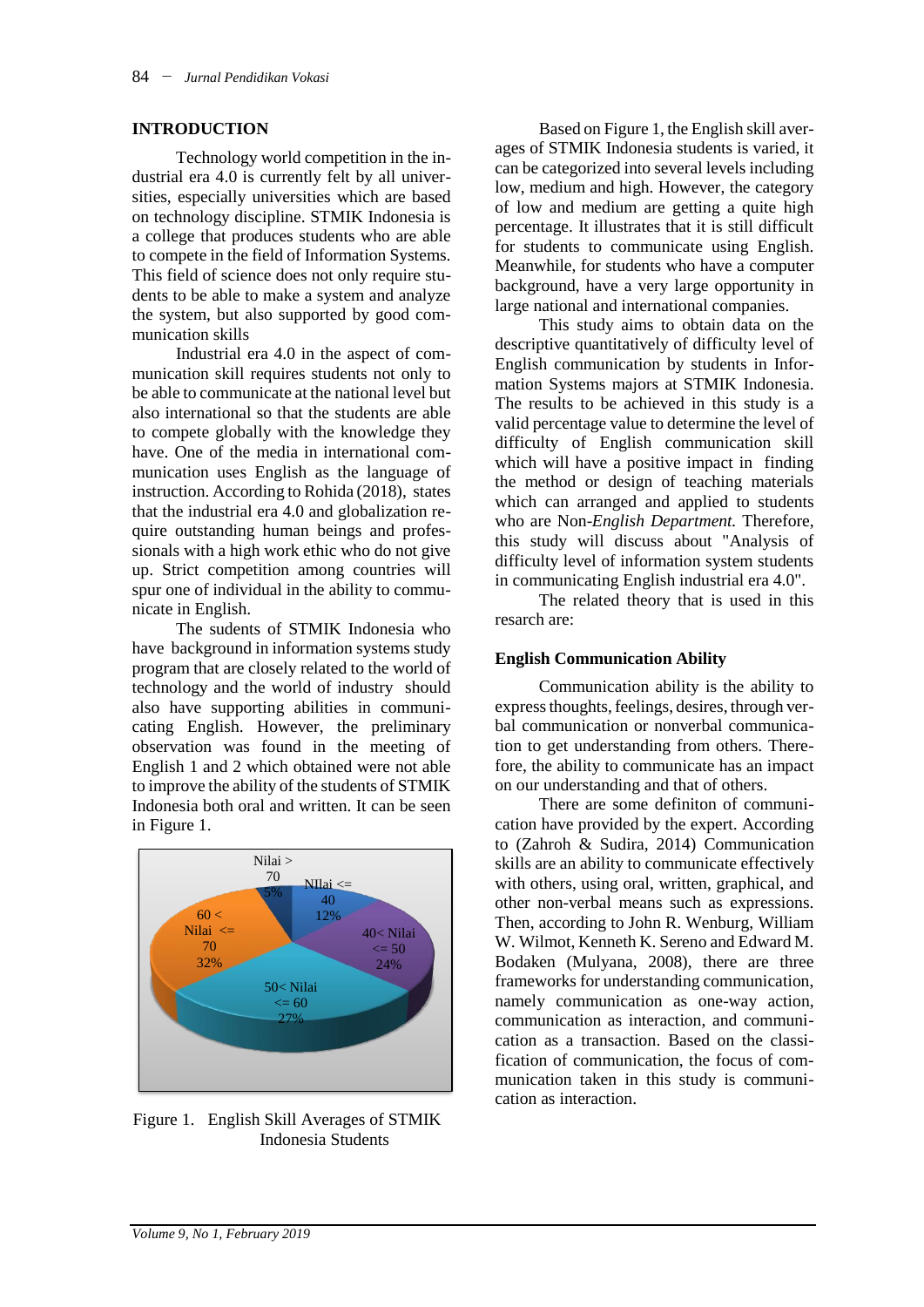#### **English communication difficulties**

In the process of learning English, a student has a difficulty experiences in learning English as communication. These difficulties can cause a lack of maximum student learning outcomes in english subject. Several factors of student difficulties in communicating English include lack of vocabulary in English, difficulty in memorizing, diversified vocabularies pronunciation, fear of making mistakes, fear of being mocked by friends and lack of grammar knowledge (Megawati, 2016). This is also in line with the results of the study of Afisa (2015) which stated that the factors causing difficulties in speaking English were the number of frequencies of practice speaking English and psychology (in this case it could be said to be affective factors). Therefore, the difficulties of students in communicating English are categorized in several problems summarized in the Table 1.

Table 1. The Difficulties of Students in  $\frac{1}{2}$ coting English

|                | Communicating English                                             |
|----------------|-------------------------------------------------------------------|
| Difficulties 1 | Difficulty in Diversified<br>Vocabularies Pronunciation           |
| Difficulties 2 | Vocabulary Difficulty in<br><b>Mastering English Vocabularies</b> |
| Difficulties 3 | Difficulty due to Fear of being<br>Mocked by Friends              |
| Difficulties 4 | Difficulty Due to the Limited<br>Time to Learn                    |
| Difficulties 5 | Difficulty Due to Irrelevant<br>Learning Method                   |
| Difficulties 6 | Difficulty Due to Lack of Self-<br>Confidence                     |
| Difficulties 7 | Difficulty Due to Constraints By<br>Grammar When Arranging Words  |
| Difficulties 8 | Difficulty Due to Lack of<br>Willingness in Learning English      |
| Difficulties 9 | Difficulty Due to Fast Bored                                      |
|                |                                                                   |

### **Construct Validity**

Construct is a framework of a concept.Then, construct Validation is validity related to the ability of a measuring instrument in measuring the understanding of a concept that is measured. According to Jack R. Fraenkel (Siregar, 2017) construct validation (determination of construct validity) is the broadest

of its coverage compared to other validations, because it involves many procedures, including content validation and criteria validation.

How to test construct validation. A research instrument is said to be valid, if: (1) Product moment correlation coefficient exceeds 0.3; (2) Product moment correlation coefficient> r-table ( $\alpha$ ; n-2) n = number of samples; (3) Sig value  $\leq \alpha$ .

### **Cronbach Alpha Technique Reliability Test**

This technique or formula can be used to determine whether a research instrument is reabel or not, if the answers given by respondents are in the form of scales, such as 1-3, 1- 5, and 1-7 or respondent's answers that interpret attitude ratings.

The criteria for a research instrument are said to be reabel by using this technique, if the reliability coefficient  $[(r] \quad 11) > 0.6$ . Stages of reliability testing using the Cronbach alpha technique, namely: (1) determine the variance value of each question item; (2) determine the total variance value; (3) determine instrument reliability

### **RESEARCH METHOD**

This study is quantitative with using descriptive, namely by describing the object of study at the moment based on the facts as they are then analyzed and interpreted.

The subjects in this study are 100 of second semester information system students and students who repeated (30 people) in repairing English courses in 2017/2018 at STMIK Indonesia Padang. Samples of this study are 60 of second semester students and 22 of repeat class. The sampling technique used in this study is *probability sampling:* proportional stratified sampling to the size of the proportion $\frac{85}{130}$ .

Object of this study is the factors of difficulty in communicating English. The study instrument is in the form of a questionnaire which is developed based on relevant study references.

Analyzing the data (questionnaire) in this study conducted a validity test. This validity test uses construct validity. Construct validity is validity that is related to the ability of measuring tool in gauging the understanding of a concept which being measured (Siregar,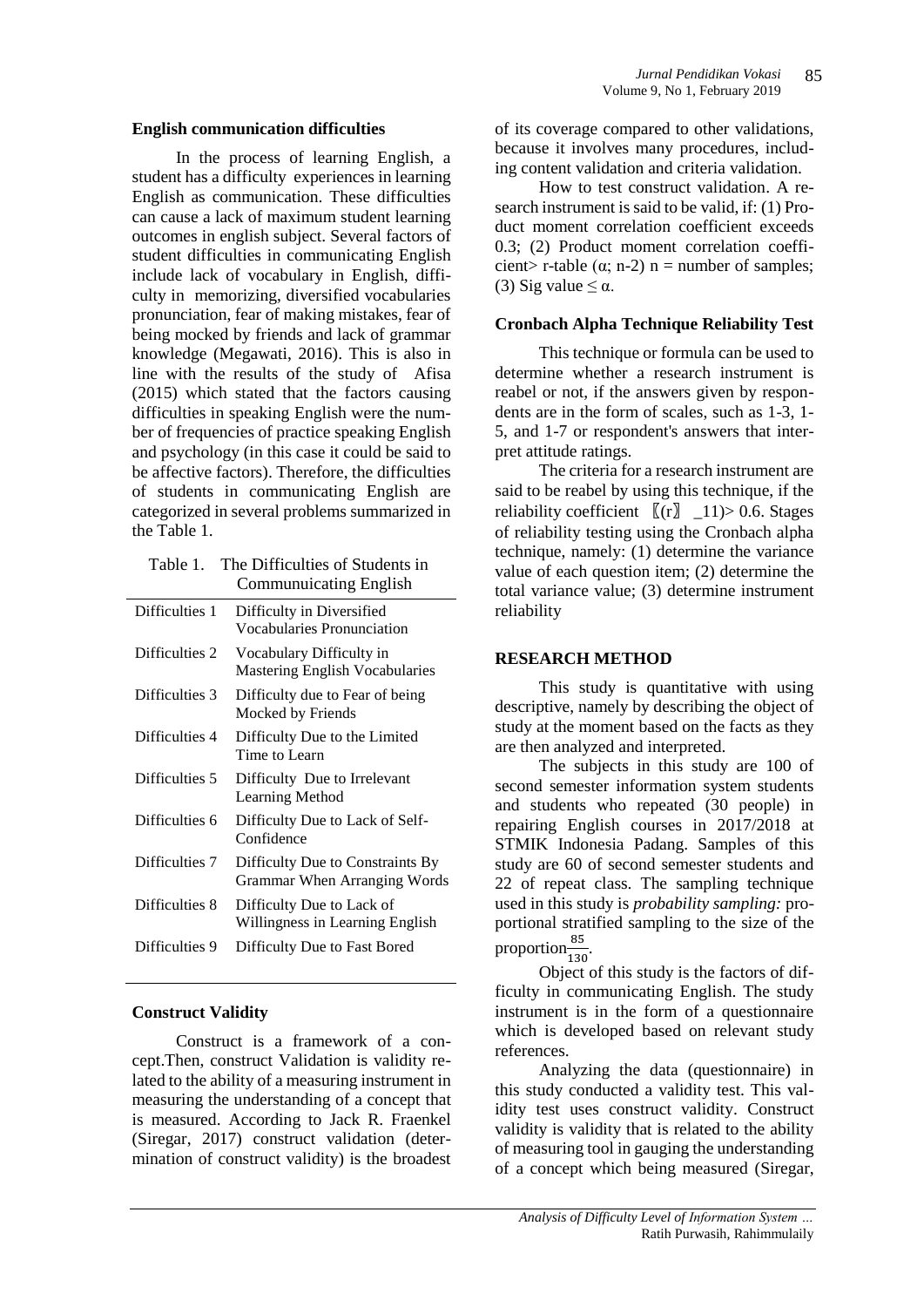2017). In addition to testing the validity of the questionnaire, the reliability test is also carried out using alpha cronbach technique as assisted count tool in testing the construct validity of the research team by using the SPSS version 16.0 application.

# **RESULTS AND DISCUSSION**

### **Test Validity**

The study of validity tests carried out on the amount of data as many as 85 respondents (students) by using the SPSS program *software*. The formula used in conducting the validity test is:  $r_{hitung} \ge r_{table}$  then the item statement is valid.

The results of the difficulty validity test of 85 respondents (students), which each variable has  $r_{hitung} \ge r_{table}$  or  $r_{hitung} \ge$ 0.215. Thus, it can be concluded that all data generated by the validity test are declared valid.

### **Reliability Test**

Reliability test conducted to 85 respondents (students), following the result of reliability test to 85 respondents shows in the Table 2.

Table 2. Test Results the Reliability

| Decision |
|----------|
| Reliable |
|          |

Based on Table 2, it can be seen the results of a reliability test conducted to 85 respondents (students), which generates value of *Cronbach alpha* is 0.726 so that the collected data is declared reliable because the value of *Cronbach alpha* is greater from 0.6.

### **Evaluation of Difficulty Level of Students in Communicating English.**

Evaluation of difficulty level of students in communicating English which is obtained from questionnaire is distributed to 85 of second semester students who take English courses 2. The level of difficulty is categorized into 4 categories, namely very problematic, problematic, quite problematic and no problem. Very problematic category, if the answer score is 25% - 43.53%. Problematic, if the answer score is 43.82% - 62.35%. Quite problematic, if the answer score is 62.65%- 81.18%. No problem, if the answer score is 81.47% - 100.00%.

# **Research Data Description**

### *Difficulty in Diversified Vocabularies Pronunciation*

The result of data analysis on the level of difficulty in the pronunciation of various Vocabularies can be seen in the details on Table 3.

Table 3. Student Difficulty in Diversified Vocabularies *Pronunciation*

|             | No Answer Options        | Fre-<br>quency | Value | (% ) |
|-------------|--------------------------|----------------|-------|------|
|             | Very Problematic         | 5              | 5     |      |
| $2^{\circ}$ | Problematic              | 32             | 64    | 38   |
| 3.          | <b>Quite Problematic</b> | 41             | 123   | 48   |
| 4.          | No problem               | 7              | 28    | 8    |
|             | Total                    | 85             | 220   | 100  |

Total value is  $220 =$  Quite Problematic Value percentage index 220:  $340 \times 100\% =$ 65%

The results of data processing on Table 4.1 found the level of difficulty experienced by students in English vocabularies pronunciation is 65%. This percentage is categorized as quite problematic. Therefore, it needs a fairly creative teaching method in the teaching and learning process in the classroom, one of which uses interactive video media.

According to Kustandi & Sutjipto (2011), in teaching students about ways to use the "*organs of speech"* to speak words or sentences (pronunciation), then the video media will be more appropriate to use". The video is suitable for practicing pronunciation, besides displaying a recording or moving image, it also provides sound. The diagram above is the percentage of the number of students who have difficulty in pronunciation of vocabularies.

# *Difficulty in Mastering English Vocabularies*

The result of data analysis of English difficulties related to the number of words that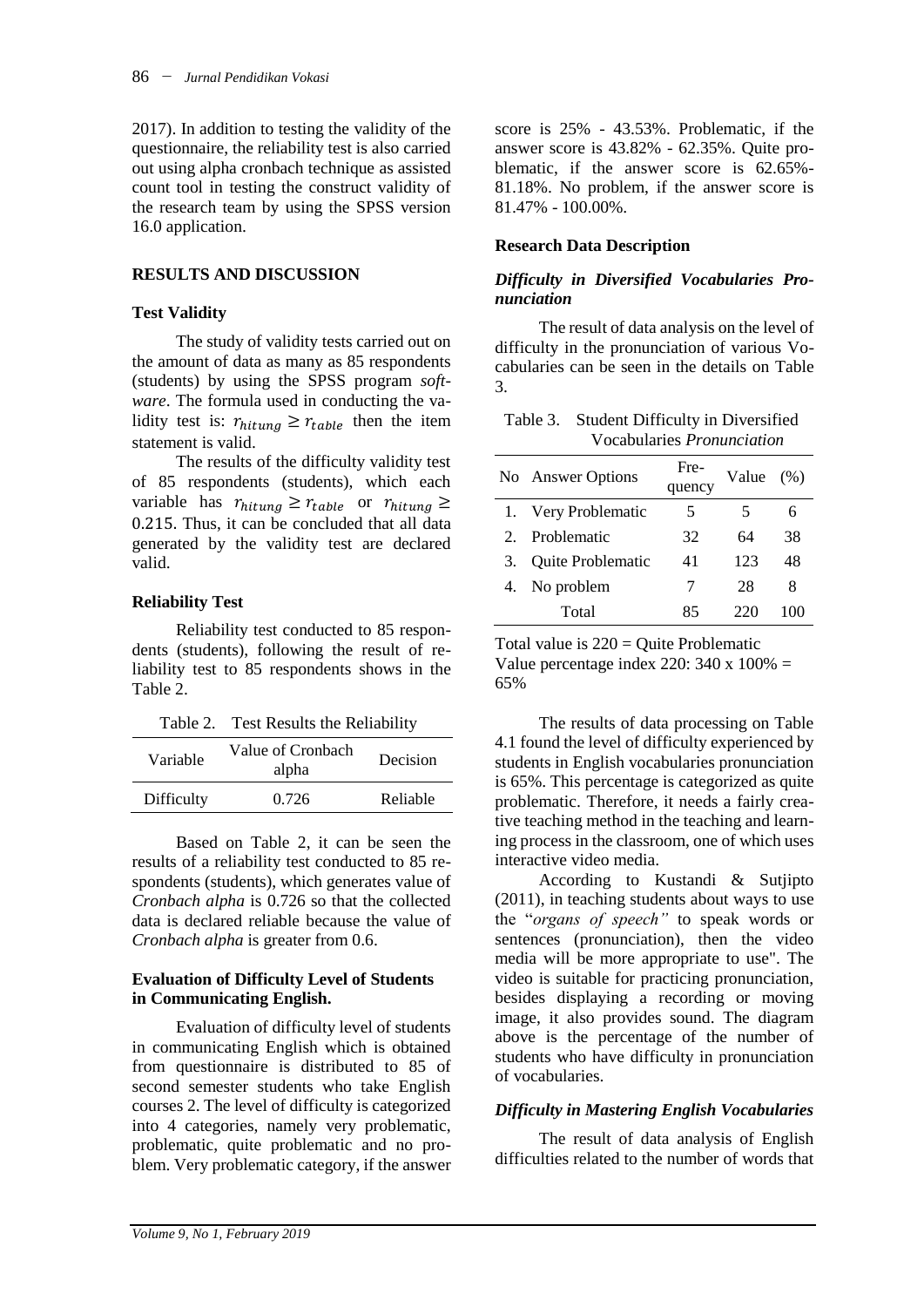must be mastered can be seen in the details on Table 4.

| Table 4. Percentage of Students who |
|-------------------------------------|
| Experience Difficulty due to        |
| Mastering a lot of Vocabularies in  |
| English                             |

|             |                          | ---------      |           |     |
|-------------|--------------------------|----------------|-----------|-----|
|             | No Answer Options        | Fre-<br>quency | Value (%) |     |
|             | Very Problematic         | 4              |           | 5   |
| $2^{\circ}$ | Problematic              | 37             | 74        | 43  |
| 3.          | <b>Quite Problematic</b> | 41             | 123       | 48  |
| 4.          | No problem               | 3              | 12        | 4   |
|             | Amount                   | 85             | 213       | 100 |

Total value is  $213 =$  Quite Problematic Value percentage index 213:  $340 \times 100\% =$ 63%

The results of data processing on Table 4.2 found the level of difficulty experienced by students is due to too many vocabularies which must be mastered in English at the percentage index is 63%. This percentage is categorized as quite problematic, so it needs a solution to face this problem.

According to Nugroho, Nurkamto, & Sulistyowati (2012) to improve vocabularies skill for students by using *flash cards* will be more appropriate to use. *Flash cards are* suitable for adding vocabulary because the presence of images, texts and symbols so that it attracts the students' attention, making students motivated and focused on learning vocabulary. This method can later be applied in the teaching methods at STMIK Indonesia Padang.

# *Difficulty due to Fear of being Mocked by Friends*

The result of data analysis in English difficulty due to fear of being mocked by friends can be seen in the details on Table 5.

The result of data processing on Table 5 found the level of difficulty experienced by students due to fear of being mocked by friends is at 81%. It means that the percentage of this difficulty level is categorized as no problem. It shows that the mentality of students in facing the mockery of friends can still be overcome.

Table 5. Difficulty table due to Fear of Being Mocked by Friends

|             | No Answer Options | Frequ-<br>ency | Value | (% ) |
|-------------|-------------------|----------------|-------|------|
|             | Very Problematic  | 5              | 5     | 6    |
| $2^{\circ}$ | Problematic       | 11             | 22    | 13   |
| 3.          | Quite Problematic | 26             | 78    | 31   |
|             | No problem        | 43             | 172   | 50   |
|             | Total             | 85             | 277   | 100  |

Total value is  $277 = No$  Problem

Value percentage index 277: 340 x  $100\%$  = 81%

# *Difficulty Due to the Limited Time to Learn*

The result of data analysis in English difficulty due to the limited time to study can be seen in the details on Table 6.

| Table 6. Difficulty Table Due to the Limited |
|----------------------------------------------|
| Time to Learn                                |

|       | No Answer Options        | Fre-<br>quency | Value $(\%)$ |    |
|-------|--------------------------|----------------|--------------|----|
|       | 1. Very Problematic      | 12             | 12           | 14 |
|       | Problem                  | 26             | 52           | 31 |
| 3.    | <b>Quite Problematic</b> | 31             | 93           | 36 |
| 4.    | No problem               | 16             | 64           | 19 |
| Total |                          | 85             | 221          |    |

Total value is  $221 =$ Quite problematic Value percentage index 221: 340 x 100% = 65%

The results of data processing Table 6 found the level of difficulty experienced by students due to limited time to learn is 65%. The result of this percentage indicates that student' interest and motivation in learning which their background *Non English department* in improving their English communication skill is still low. This is because STMIK Indonesia has background in the information system study program. The students only focus on their knowledge so that there is a limited effort of students in *upgrading the* ability to communicate English in personal skills for students.

According to Nurhidayati (2016) "To take the time to study, students must be able to manage time with technique of *problem solving* and time management". *Problem solving* and time management are suitable because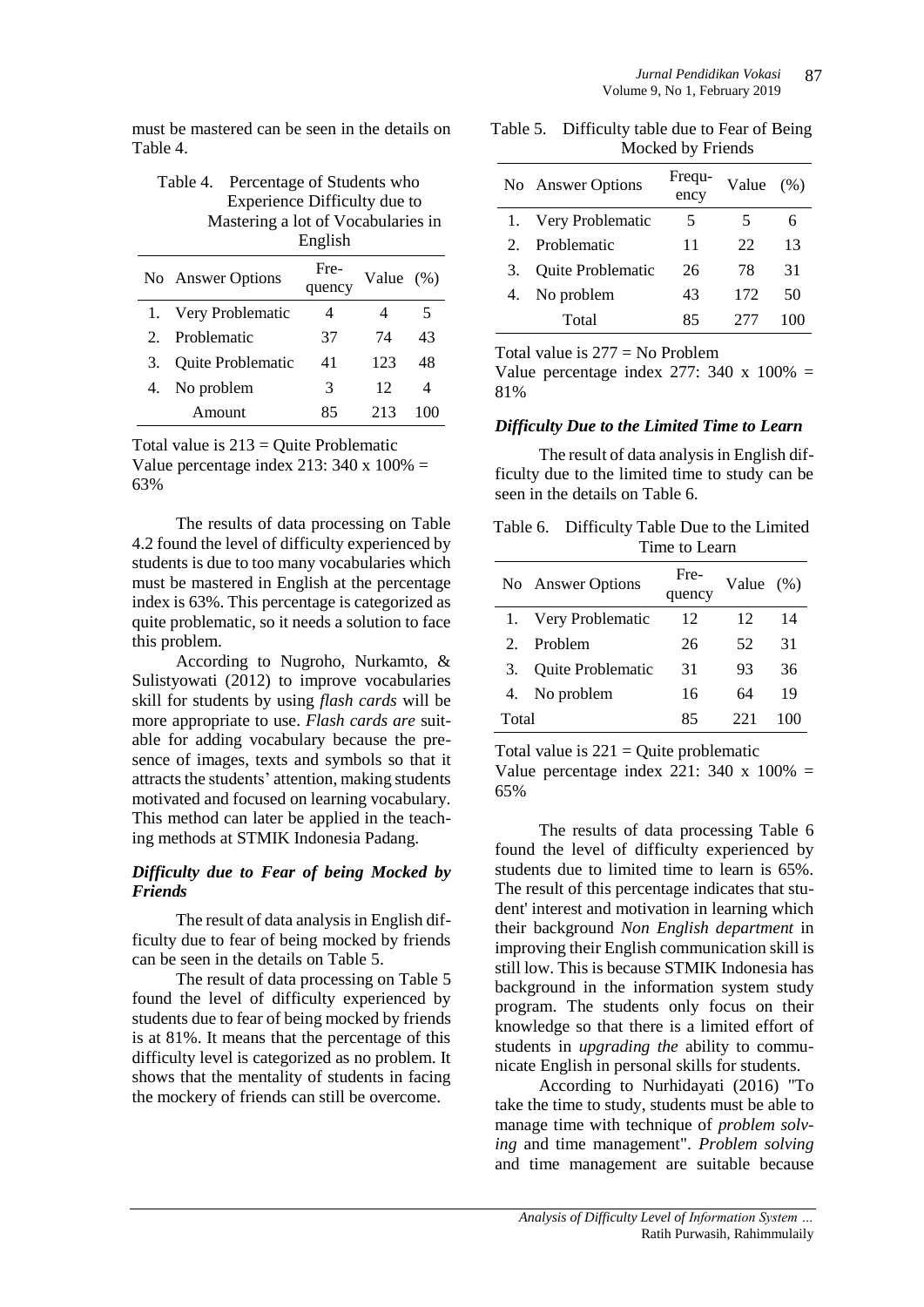both require students to have planning which is organized, consistent, purposeful and discipline in using time. In addition, techniques of *problem solving* can also train students to think critically in identifying problems, learning habit and finding solution to face problems.

### *Difficulty Due to Irrelevant Learning Method*

The result of data analysis on English difficulty related to irrelevant learning method. It can be seen in the details on Table 7.

| Table 7. Difficulty Table Due to Irrelevant |
|---------------------------------------------|
| Learning Method                             |

|    | No Answer Options | Fre-<br>quency | Value | (% ) |
|----|-------------------|----------------|-------|------|
|    | Very Problematic  | 7              |       | 8    |
|    | Problematic       | 25             | 50    | 29   |
| 3. | Quite Problematic | 31             | 93    | 37   |
|    | No problem        | 22             | 88    | 26   |
|    | Total             | 85             | 238   | 100  |

Total value is  $238 =$  Quite Problematic Value percentage index 238: 340 x  $100\%$  = 70%

The result of data processing on Table 7 obtained the level of difficulty experienced by students due to the irrelevant learning method is at 70%. This percentage of difficulty level is categorized as quite problematic, so it needs a solution to overcome this problem.

According to Wilson, Copeland Solas, & Guthrie-Dixon (2016) stated that for relevant learning method, use *Mind Map*. *Mind Map is* suitable because it can open the potential of the human brain regarding words, images, numbers, logics, rhythms, colors, spatial awareness in a unique way so that students can improve their language skill. Another learning method that can be used to improve students learning is using interactive CD in improving learning student result n effectively and cognitively (Surjono & Susila, 2013)

# *Difficulty Due to Lack of Self-Confidence*

The result of data analysis on English difficulty related to lack of self-confidence. It can be seen in the details on Table 8.

| Table 8. Difficulty Table Due to Lack of |
|------------------------------------------|
| Self-Convidence                          |

| No          | <b>Answer Options</b> | Fre-<br>quency | Value | (% ) |
|-------------|-----------------------|----------------|-------|------|
|             | Very Problematic      | 18             | 18    | 21   |
| $2^{\circ}$ | Problematic           | 21             | 42    | 25   |
| 3.          | Quite Problematic     | 36             | 108   | 42   |
|             | No problem            | 10             | 40    | 12   |
|             | Total                 | 85             | 208   | 100  |

Total value is  $208 =$  Problematic

Value percentage index 208:  $340 \times 100\% =$ 61%

The result of data processing on Table 8 found the level of difficulty experienced by students due to the lack of self-confidence of students in communicating English at number 61 %. This level of difficulty is categorized on the problematic level. So, a solution is needed to overcome this problem. Therefore, a special community is needed for students to exchange ideas and communicate each other with English in order to create self-confidence. This is also supported by expert opinion.

According to Deswarni (2017) to increase self-confidence, students must do regeneration". By entering this cadre, students are required to participate in it. From this matter, students usually exchange ideas, convey ideas or find solutions to solve problems so that it can increase social interaction and can train and be able to launch their communication.

### *Difficulty Due to Constraints By Grammar When Arranging Words*

The result of data analysis on English language difficulty related to constraint by grammar can be seen in the details on Table 9.

The result of data processing on Table 9 obtained the level of difficulty experienced by students due to being constraint by grammar in arranging English words is at 61%. This level of difficulty is categorized as the problematic level. Therefore, it is better for students who are not belonging to English study programs to be better not too focus on the *grammar*. It limits the students at the beginner level in communicating English.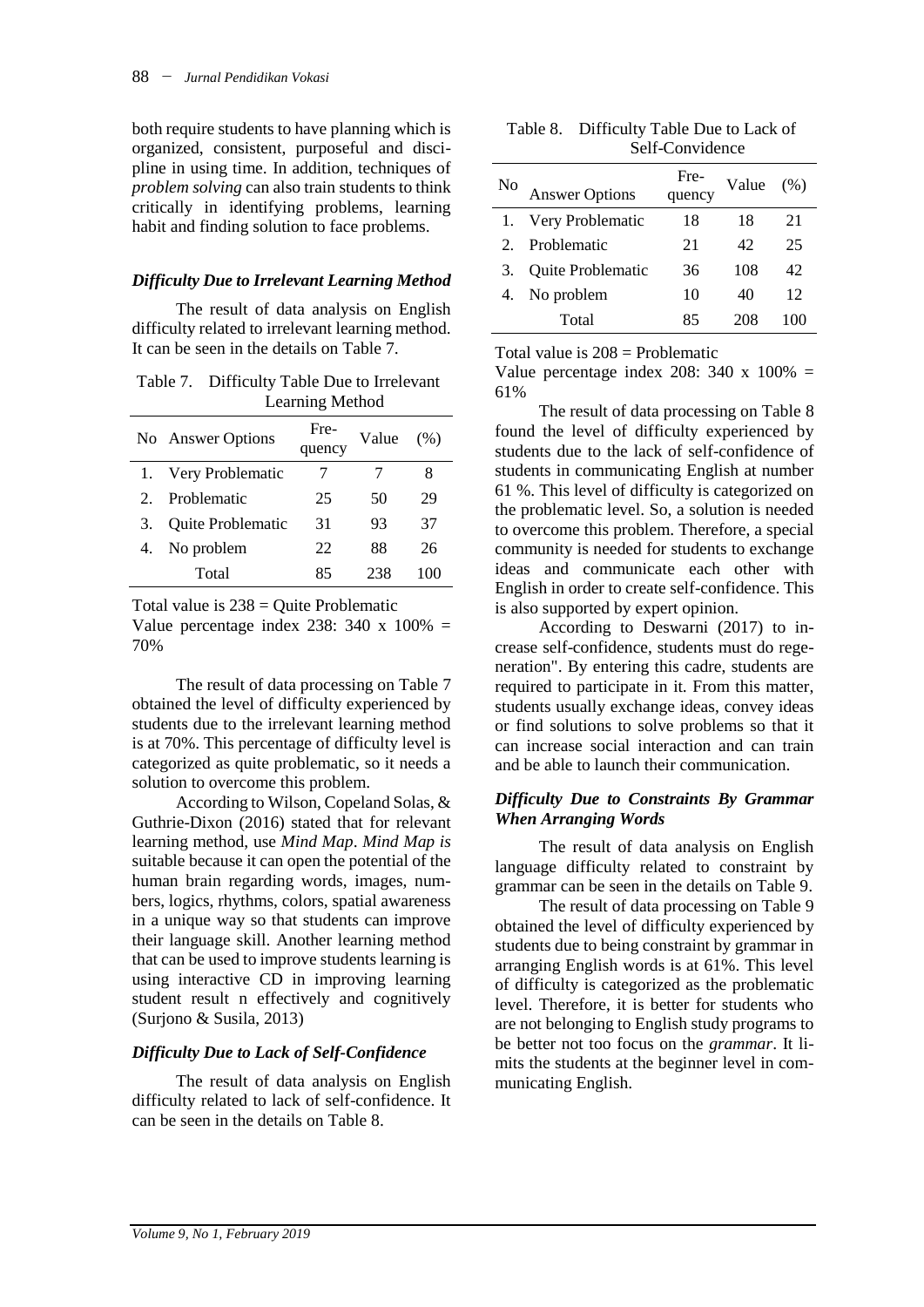| Table 9. Difficulty Table due to Constraint |
|---------------------------------------------|
| by Grammar When Arranging                   |
| Words                                       |

| No | Answer<br>Options        | Fre-<br>quency | Value | (% ) |
|----|--------------------------|----------------|-------|------|
|    | Very Problematic         | 10             | 10    | 12   |
| 2. | Problematic              | 33             | 66    | 39   |
| 3. | <b>Quite Problematic</b> | 35             | 105   | 41   |
| 4. | No problem               | 7              | 28    | 8    |
|    | Total                    | 85             | 209   |      |

Total value is  $209 =$  Problem

Value percentage index 209:  $340 \times 100\% =$ 61%.

### *Difficulty Due to Lack of Willingness in Learning English*

The result of data analysis on English difficulty related to lack of willingness in learning English can be seen in the details on Table 10.

Table 10. Difficulty Table Due to Lack of Willingness in Learning English

|             | No Answer Options | Fre-<br>quency | Value | (% ) |
|-------------|-------------------|----------------|-------|------|
| 1.          | Very Problematic  | 6              | 6     |      |
| $2^{\circ}$ | Problematic       | 17             | 34    | 20   |
| 3.          | Quite Problematic | 27             | 81    | 32   |
|             | No problem        | 35             | 140   | 41   |
|             | Total             | 85             | 261   | 100  |

Total value is  $261 =$  Quite Problematic

Value percentage index 261: 340 x 100% = 77%

The result of data processing on Table 10 found the level of difficulty experienced by students due to lack of willingness in learning English is at 77%. It is categorized as quite problematic. The result of this percentage of difficulty level indicates that students' willingness or intention to learn English is very low.

# *Difficulty Due to Fast Bored*

The result of data analysis on English difficulty due to fast bored can be seen in the details on Table 11.

Table 11. Difficulty table Due to Fast Bored

|   | No Answer Options | Fre-<br>quency | Value | (% ) |
|---|-------------------|----------------|-------|------|
|   | Very Problematic  | 6              | 6     |      |
|   | Problematic       | 16             | 32    | 19   |
| 3 | Very Problematic  | 35             | 105   | 41   |
|   | Problematic       | 23             | 92    | 27   |
|   | Total             | 85             | 240   | 100  |

Total value is  $252 = Sufficient Problems$ 

Value percentage index 252: 340 x  $100\%$  = 74%

The result of data processing on Table 11 found the level of difficulty experienced by students due to fast bored in learning English is at a percentage of 74% which is categorized as quite problematic. The result of this percentage of difficulty level indicates that students' willingness or intention to learn English is very low.

# *Difficulty Due to No Supporting Facilities*

The result of data analysis on English difficulty related to no supporting facilities can be seen in the details in Table 4.10

Table 12. Difficulty Table Due to No Supporting Facilities

|             | No Choice Answer         | Fre-<br>quency | Value | (% ) |
|-------------|--------------------------|----------------|-------|------|
|             | 1. Very Problematic      | 11             | 11    | 13   |
| $2^{\circ}$ | Problematic              | 16             | 32    | 19   |
| 3.          | <b>Quite Problematic</b> | 35             | 105   | 41   |
| 4.          | No problem               | 23             | 92    | 27   |
|             | Total                    | 85             | 240   | 100  |

Total Value is  $240 =$  Quite Problems Value percentage index 240: 340 x  $100\%$  =

71%

The result of data processing on Table 12 obtained the level of difficulty experienced by students because there are no supporting facilities that support them in learning English is at a percentage of 71% which is categorized quite problematic. The result of the percentage level of difficulty indicates that limited facilities in learning English are also factor that greatly influences their English communication skills.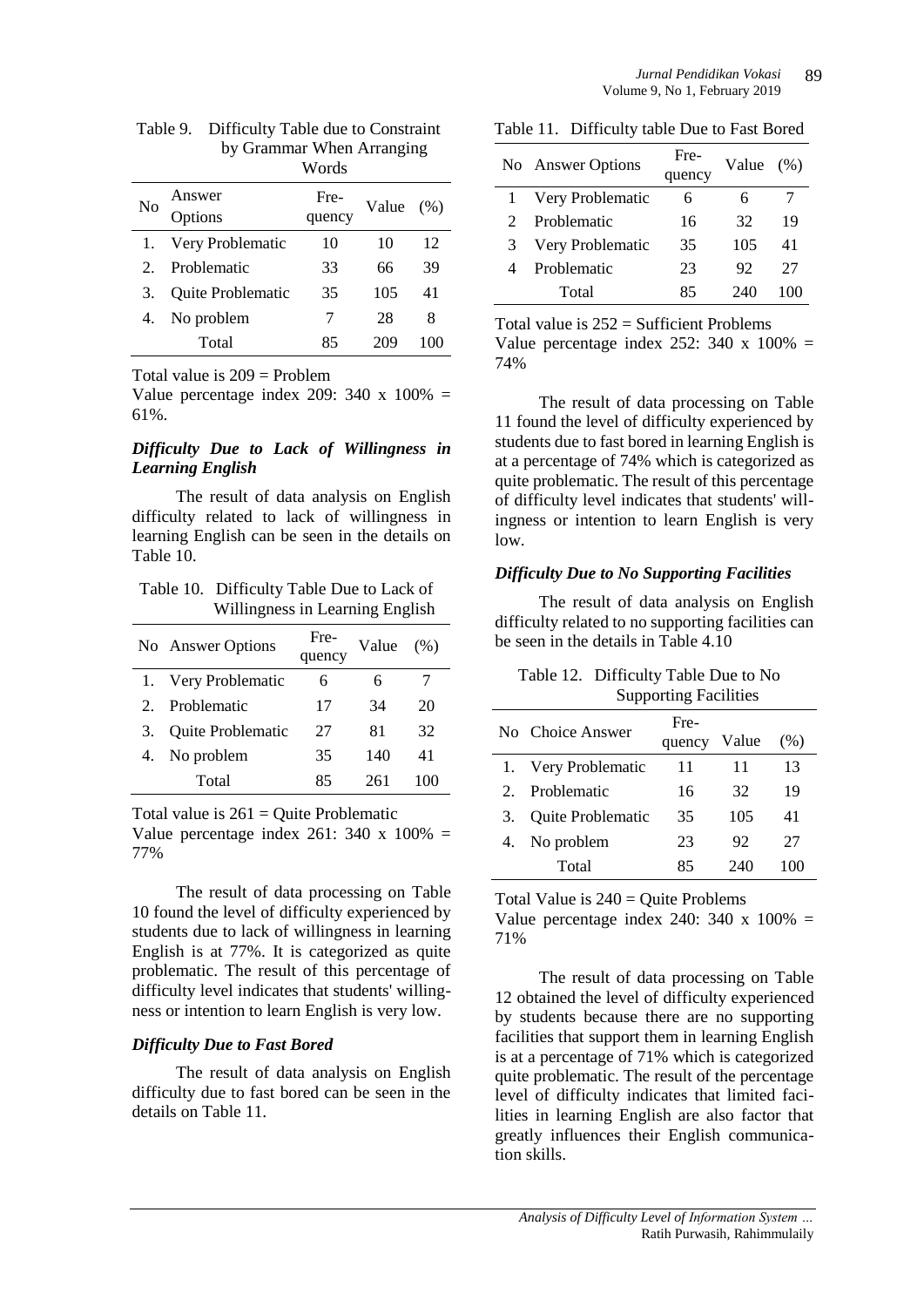#### **The Results of Research Analysis**

The result of the descriptive quantitative research data that have been described can be seen that the difficulty level of information system students in communicating English is categorized at the level of Quite Problematic with the percentage index is 69%.

The percentage results obtained from the total value of all questions related to the difficulties experienced by students when communicating in English. Data on all these difficulties can be summarized in Table 13.

| <b>Dani 91 The Difficultion</b> |                          |                   |
|---------------------------------|--------------------------|-------------------|
|                                 | No Answer Options        | Item Number       |
| 1.                              | Very Problematic         | 86                |
| $2^{\circ}$                     | Problematic              | 470               |
| 3.                              | <b>Quite Problematic</b> | 999               |
|                                 | 4. No problem            | 784               |
| <b>Total Value</b>              |                          | 2339              |
| <b>Total Value Max</b>          |                          | 3400              |
| Index Percentage                |                          | 69%               |
| Category                        |                          | Quite Problematic |

### Table 13. Data of All Difficulties

### **CONCLUSION**

Based on the result of descriptive quantitative research data in this study can be concluded that the difficulty level of information system students in communicating English is categorized at the level of Quite Problematic with the percentage of difficulty level is 69%.

### **ACKNOWLEDGMENTS**

The researchers would like to convey thanks to the Amal Bakti Foundation and STMIK Indonesia Padang for the facilities and infrastructure in this study. Then, the researchers would also like to thank to the Chairperson of LPPM STMIK Indonesia as the responsible institution in the field of research and community service which accommodates this research with contract numbers 012/K.A/LPPM/STMIK-I/2018.

# **REFERENCES**

Afisa, S. Y. P. (2015). *The students' difficulties in speaking at the tenth grade of SMA Negeri 1 Sine in 2014/2015* 

*academic year*. Skripsi. Muhammadiyah University of Surakarta.

Deswarni, D. (2017). The use of skit technique to increase students' selfconfidence in speaking. *AL-ISHLAH: Jurnal Pendidikan*, *9*(2), 101–113. Retrieved from http://journal.staihubbulwathan.id/index. php/alishlah/article/view/53

- Kustandi, C., & Sutjipto, B. (2011). *Media pembelajaran manual dan digital*. Bogor: Ghalia Indonesia.
- Megawati, F. (2016). Kesulitan mahasiswa dalam mencapai pembelajaran bahasa Inggris secara efektif. *PEDAGOGIA: Jurnal Pendidikan*, *5*(2), 147. https://doi.org/10.21070/pedagogia.v5i2. 246
- Mulyana, D. (2008). *lmu komunikasi; suatu pengantar*. Bandung: PT Remaja Rosdakarya.

Nugroho, Y. S., Nurkamto, J., & Sulistyowati, H. (2012). Improving students' vocabulary mastery using flashcards. *English Education; Jurnal Pendidikan Bahasa Inggris*, *1*(1), 1–15. Retrieved from http://jurnal.fkip.uns.ac.id/index.php/bhs \_inggris/article/view/1240

- Nurhidayati, D. D. (2016). Peningkatan pemahaman manajemen waktu melalui bimbingan kelompok dengan teknik problem solving pada siswa. *PSIKOPEDAGOGIA Jurnal Bimbingan Dan Konseling*, *5*(1), 24. https://doi.org/10.12928/psikopedagogia. v5i1.4592
- Rohida, L. (2018). Pengaruh era revolusi industri 4.0 terhadap kompetensi sumber daya manusia. *Jurnal Manajemen Dan Bisnis Indonesia*, *6*(1), 114–136. https://doi.org/10.31843/jmbi.v6i1.187
- Siregar, S. (2017). *Statistik parametrik untuk penelitian kuantitatif*. Jakarta: Bumi Aksara.
- Surjono, H. D., & Susila, H. R. (2013). Pengembangan multimedia pembelajaran bahasa inggris untuk